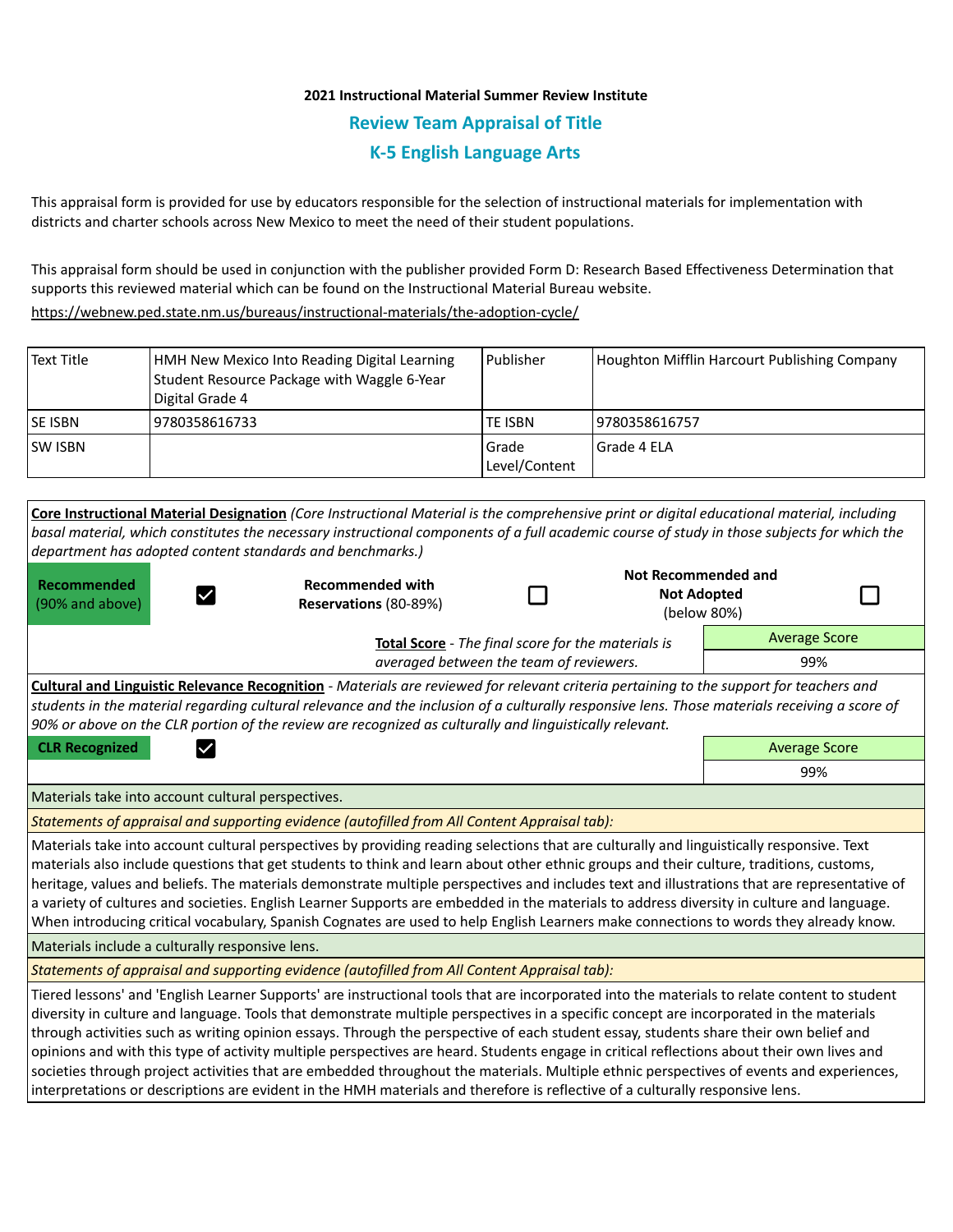**Structured Literacy Recognition** - *Materials are reviewed for relevant criteria pertaining to the support for teachers and students in the components of structured literacy. Those materials receiving a score of 90% or above on the structured literacy portion of the review are recognized as having high quality support for the components of structured literacy.*

**SL Recognized Average Score** Average Score and Average Score and Average Score and Average Score and Average Score

99%

Materials take into account cultural perspectives.

*Statements of appraisal and supporting evidence (autofilled from All Content Appraisal tab):* 

Weekly and daily lesson plans show consistent, integrated instructional design for the whole class and small groups following a researchbased scope and sequence. Weekly lesson plans focus on building knowledge, language, vocabulary, foundational skills, communication and writing workshop. Lessons are integrated and build upon previous skills learned. Vocabulary lessons are drawn from students' reading and reinforce academic vocabulary meaning throughout the week. Foundational skills lessons are explicit and systematic based on the science of reading for skills at the 4th grade level. Students work on decoding, fluency and spelling using lessons that are integrated across these three areas.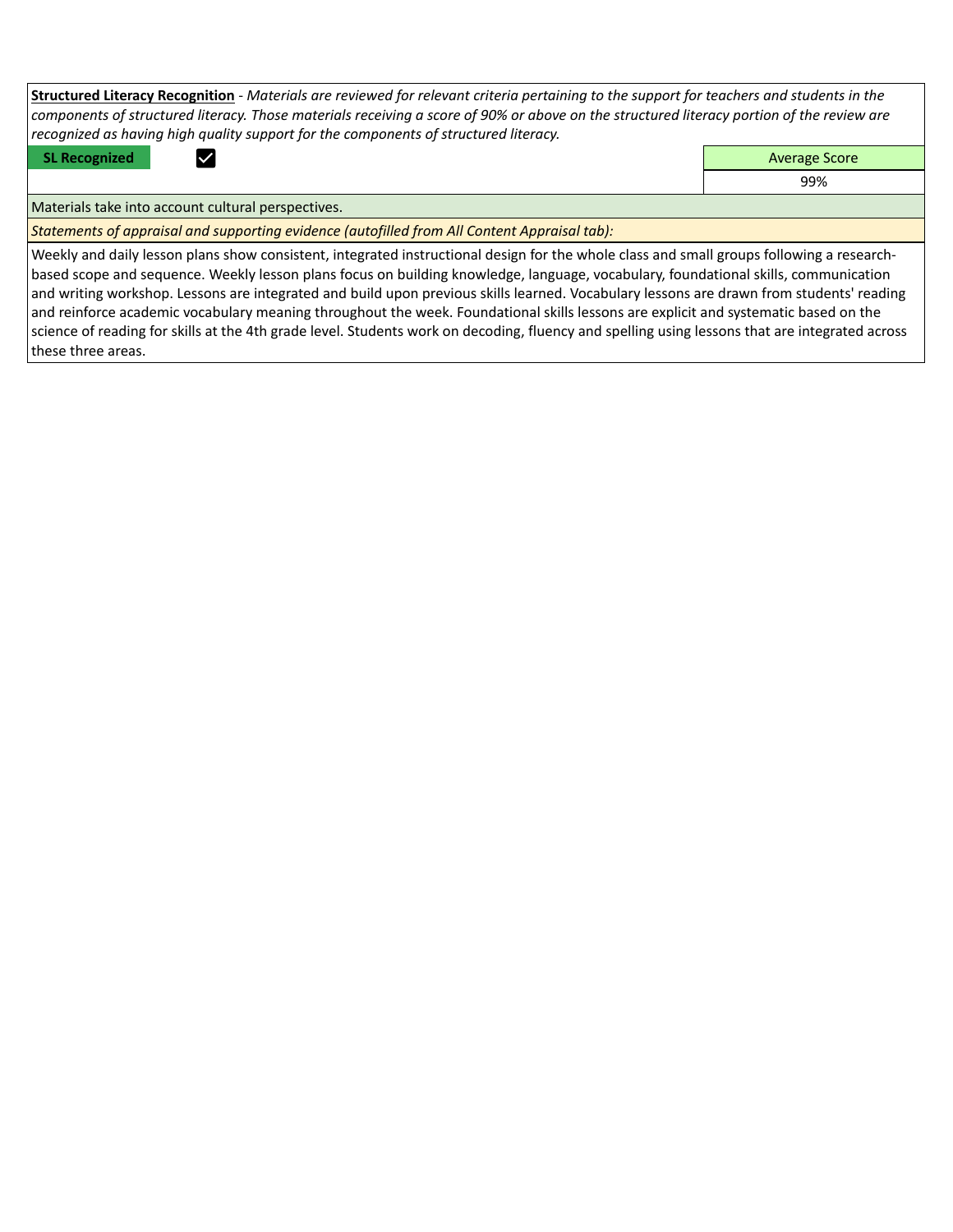**Standards Review** *- Materials are reviewed for alignment with the state adopted content standards, benchmarks and performance standards.*

Average Score

99%

Materials align with grade level ELA standards overall.

*Statements of appraisal and supporting evidence:* 

HMH Reading materials align with the 4th grade ELA CCSS overall, including reading, writing, language, and speaking/listening. Reading is integrated with writing, speaking and listening standards, which are evident in each of the 10 modules. This is followed by the introduction of an 'Inquiry and Research Project' that addresses standards in reading, writing, speaking and listening. Each module spans 3 weeks and focuses on a specific text type. You find literature, informational text, plays, myths, and poetry, as well as instructional videos. Each week is comprised of lessons that cover building background, vocabulary, reading, small group instruction, foundational skills, communication, and writing.

Materials align to reading standards.

*Statements of appraisal and supporting evidence:* 

HMH Reading materials align to the reading standards and contain essential components of reading required for success in 4th grade classrooms. Each week, students participate in foundational skill building, vocabulary development, reading, writing, and speaking and listening. Phonics and Fluency are covered in the foundational skills section each week. Students are exposed to many genres to help them improve reading comprehension on a broad scope of texts. Text selections include both literature and informational text covering all the RI and RL standards. The student materials provide students with opportunities to practice skills and reinforce learning. Lessons are delivered in an "I Do, We Do, You Do" format.

Materials align to writing standards.

*Statements of appraisal and supporting evidence:* 

HMH Reading materials align with 4th grade writing standards. The Writing Workshop has 12 modules that go through the writing process. Modules focus on narrative-personal narrative, informational text-description, argument-opinion essay, narrative-story, informational text-expository essay, correspondence-letter, narrative-imaginative story, argument-opinion essay, informational textresearch report, informational text-expository essay, poetry-poem, argument-editorial. Students go through the process of prewriting, drafting, revising, editing, publishing, and sharing. The student 'Writer's Notebook' supports the writing lessons presented to students by having students set goals, plan, look at models, use graphic organizers to brainstorm ideas and follow rubrics.

Materials align to speaking and listening standards.

*Statements of appraisal and supporting evidence:* 

HMH materials align to the speaking and listening standards and contain a variety of opportunities for students to engage in collaborative discussions reflecting the learned content. Throughout the materials, students are encouraged to follow rules for having a good discussion. Materials also afford students with opportunities to give presentations. The materials encompass a vast amount of instruction on how to engage in discussions. Plenty of opportunities are embedded in the materials for students to work in groups to discuss questions and work cooperatively to find details and examples in text to support their answers, take note for their responses and follow rules for polite discussion.

Materials align to language standards.

*Statements of appraisal and supporting evidence:* 

HMH materials align to the 4th grade language standards. Students have many opportunities to practice language skills. Throughout the materials, students learn to differentiate between formal and informal English and situations where they are appropriate. There is a vast amount of opportunities for students to practice using conventions of standard English, such as relative pronouns and adverbs, progressive verb tenses, modal auxiliaries, and adjectives to produce complete sentences. English Language Learner supports are embedded to facilitate language connections for students who need more support in developing English language skills. Teacher models and instruction are included in the materials to reinforce the word meanings.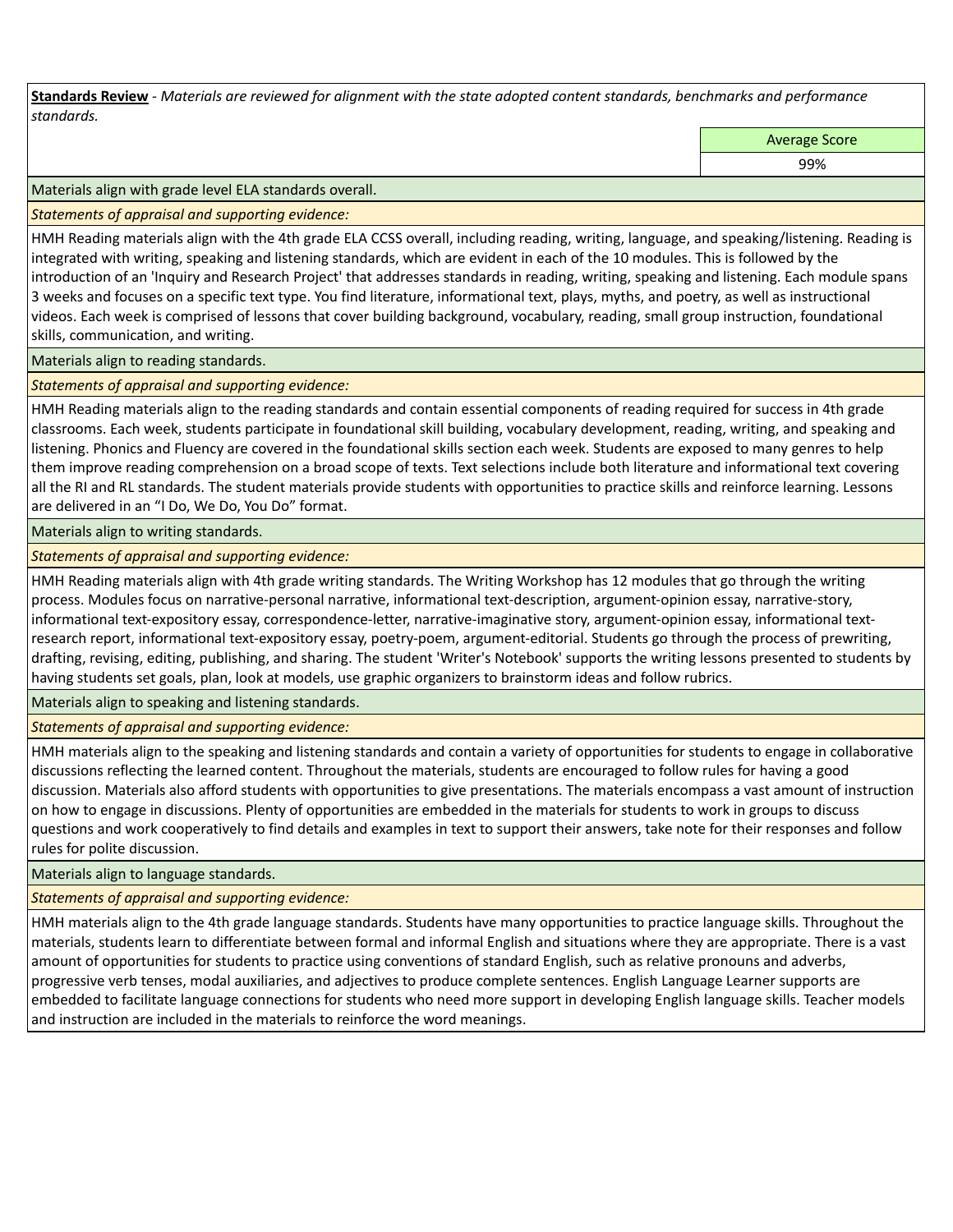**Structured Literacy Review** *- Materials are reviewed for relevant criteria pertaining to the support for teachers and students in the components of structured literacy.*

Average Score

99%

Materials are informed by and based on the Science of Reading; reflect evidence-based teaching principles; and reflect evidence-based elements of structured literacy.

*Statements of appraisal and supporting evidence:*

Weekly and daily lesson plans show consistent, integrated instructional design for the whole class and small groups following a researchbased scope and sequence. Weekly lesson plans focus on building knowledge, language, vocabulary, foundational skills, communication and writing workshop. Lessons are integrated and build upon previous skills learned. Vocabulary lessons are drawn from students' reading and reinforce academic vocabulary meaning throughout the week. Foundational skills lessons are explicit and systematic based on the science of reading for skills at the 4th grade level. Students work on decoding, fluency and spelling using lessons that are integrated across these three areas.

**ELA Content Review** *- Materials are reviewed for relevant criteria pertaining to the support for teachers and students in the specific content area reviewed.*

> Average Score 100%

Materials provide sequential, cumulative instruction and practice opportunities for a full range of foundational skills.

*Statements of appraisal and supporting evidence:* 

Materials provide sequential, cumulative instruction and practice using foundational skills. Weekly lessons in all 10 modules contain foundational skills that cover the three areas of decoding, spelling, and fluency. Students read aloud grade-level texts with appropriate rate, automaticity and fluency. Additionally, students apply decoding skills when reading connected texts and comprehend texts using teacher support.

Materials provide a selection and range of high-quality texts worthy of students' time and attention, exhibiting exceptional craft and thought and/or providing useful information.

*Statements of appraisal and supporting evidence:* 

Materials provide a range of high-quality texts worthy of student's time and attention. The 'myBook text selections' expose students to many stories that include both fictional and informational text from a variety of genres. Lessons throughout the modules help students read and comprehend literature and informational text to meet grade level complexity. Texts cover poetry, informational text, narrative nonfiction, fantasy, biographies, historical fiction, stories, media videos, myths, argumentative text, and fairy tales from a variety of authors. Each module has a focus that all texts in the module focus around.

Questions in the materials are high-quality text-dependent and text-specific questions. The overwhelming majority of these questions are text-specific and draw student attention to the particulars in the text.

*Statements of appraisal and supporting evidence:* 

Materials contain high-quality text-dependent and text-specific questions in the 'Teaching Pals 1 and 2'. There are depth of knowledge (DOK) level questions on the 'read for understanding' and 'targeted close reads'. Students also have opportunities to answer high-quality text-dependent and text-specific questions in their 'myBooks'. The majority of these questions are text-specific and student engagement with these questions will keep the students' attention on texts. Collaborative discussion questions can be answered through the ebook platform providing multisensory and multimodal methods to keep student engagement, interest and attention on texts and content.

Materials provide scaffolding and supports to enable students' learning of English language arts.

*Statements of appraisal and supporting evidence:*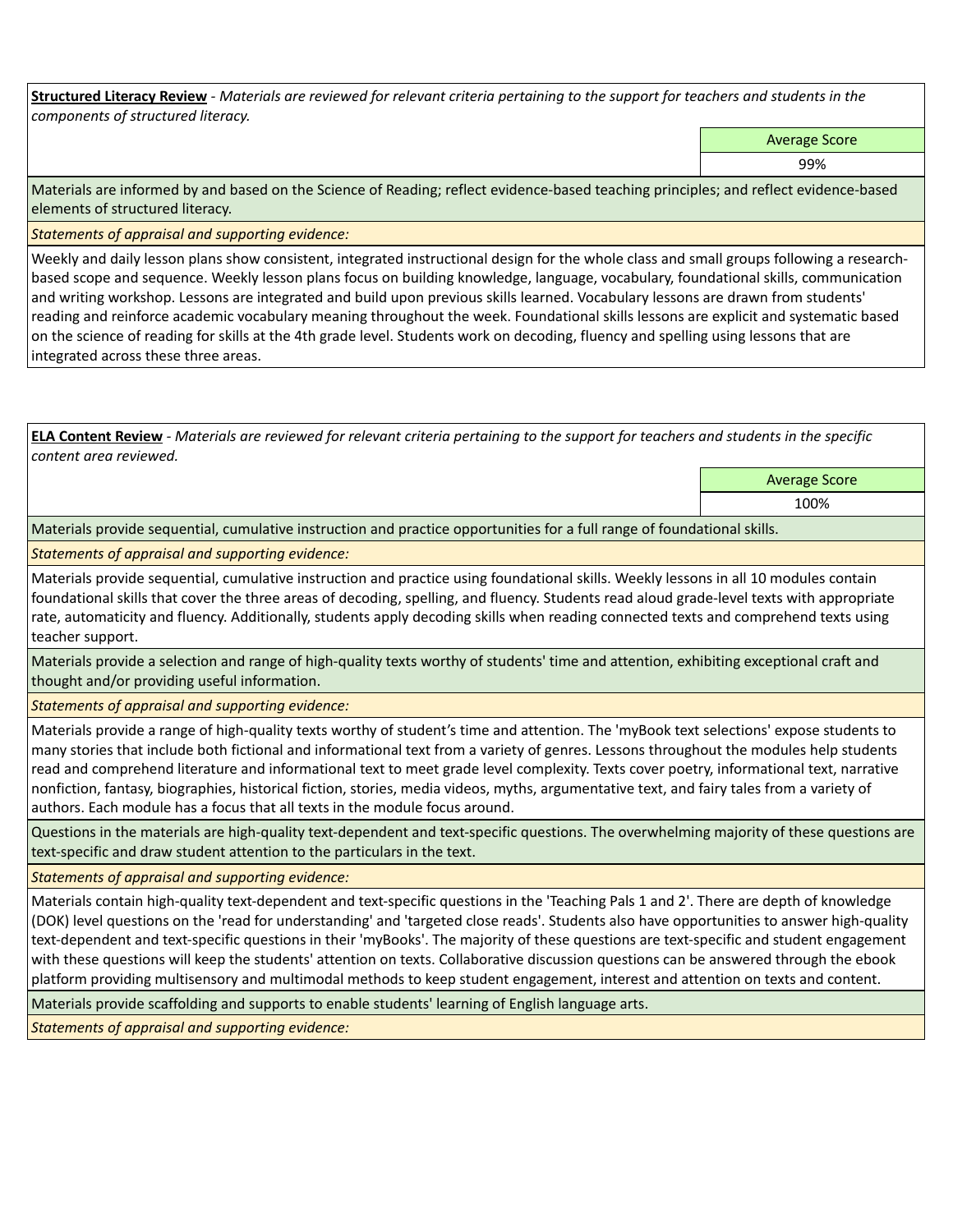Materials provide scaffolding and supports to enable students' learning of English language Arts standards. All students engage in the grade level text selection each week, with supports from the "Supporting All Learners", "English Learner Support" and Small Group Differentiation to help scaffold the learning. For struggling students, teachers find effective supports to help scaffold the student learning. The small group instruction available each week provides options for differentiation using graphic organizers, Rigby leveled readers, and table top mini lessons as well as independent/collaborative work and intervention opportunities. There is a large selection of graphic organizers and mini lessons to help reinforce skills.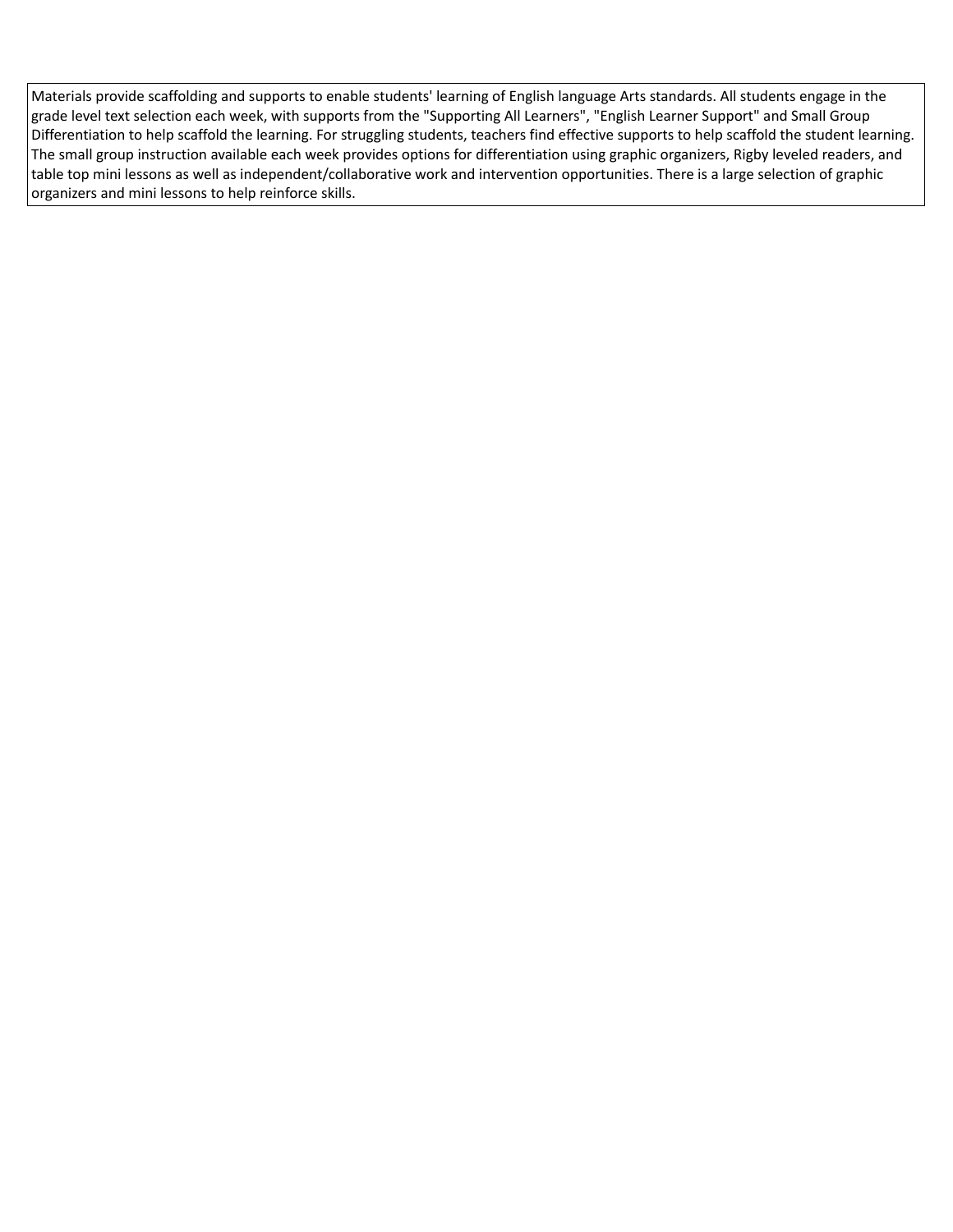**All Content Review** *- Materials are reviewed for relevant criteria pertaining to the support for teachers and students in the material regarding the progression of the standards, lesson structure, pacing, assessment, individual learners and cultural relevance.*

Average Score

99%

Materials are coherent and consistent with the standards that all students should study in order to be college and career ready.

*Statements of appraisal and supporting evidence:*

Texts represent a varied selection of authors and genres to engage all student in a variety of lessons to meet the level of mastery for each standard. The materials are rigorous and promote student growth in reading, writing, language, speaking and listening throughout the modules. Skills spiral throughout the year to ensure a deep understanding of the standards that are necessary for college and career readiness. Instructional supports are in place to help all students be successful. Materials contain both reinforcing lessons and opportunities to challenge students.

Materials are well designed and take into account effective lesson structure and pacing.

*Statements of appraisal and supporting evidence:*

The instructional materials are well designed and build on each other. Basic skills are taught first, advancing to more difficult skills. Skills spiral throughout the year to ensure a deep understanding of each standard. Each week contains lessons in foundational skills, reading, communication, vocabulary, and writing. There are both whole group and small group lessons with ample opportunities for students to work both independently and cooperatively with peers. Lessons are delivered explicitly following the 'I do' (Connect and Teach), 'We do' (Apply), 'You do' (Engage and Respond) format following the *Science of Reading*.

Materials support teacher planning, learning, and understanding of the standards.

*Statements of appraisal and supporting evidence:*

The instructional materials include Teacher's Edition, Teaching Pal, Writers Workshop Teacher's Guide, and numerous online resources that support teachers when planning, learning, and understanding the standards. The Teacher's Edition includes a 'Module at a Glance' and 'Week at a Glance' for each week that helps teachers plan and understand the standards that will be covered. Resources are listed so that teachers know what is available to them as well as what assessments they have access to. Each week also has a 'Preview Lesson Text' that provides background for the teacher so that he/she can best support students in making connections and understanding key ideas.

Materials offer teachers resources and tools to collect ongoing data about student progress on the standards.

*Statements of appraisal and supporting evidence:*

Materials offer teacher resources and tools to collect ongoing data about students that is meaningful by providing multiple ways to observe, measure and understand student data. Each Module has an assessment that is formative/summative to assess understanding of major reading and writing skills in each module. Within each module, weekly formative assessments are given to monitor students' understanding of key skills taught each week and determine small-group placement to reteach skills as needed. Running records are used during small guided reading groups using leveled readers to record students' reading behavior and understanding to provide targeted instruction.

Materials support effective use of technology to enhance student learning.

*Statements of appraisal and supporting evidence:*

Students can access all program materials and complete and submit assignments and assessments using the digital component of the curriculum. The student digital component also tracks progress. Teachers have access to all program materials and are able to plan lessons, assign materials, view assessment reports, and group students using the digital component of the curriculum. Each module also uses technology to introduce the topic by showing a 'Get Curious' video that helps build background knowledge and interest for students.

Materials can be easily customized for individual learners.

*Statements of appraisal and supporting evidence:* 

Materials can be easily customized for individual learners to provide an appropriate level of support. In whole group reading lessons, 'Supporting All Learners' notes are in the teacher edition to scaffold instruction. Small groups use tabletop mini lessons to reteach a skill or strategy from the shared reading. Guided Reading groups provide leveled readers that match students' instructional levels and target specific reading behaviors in small groups. In the whole group reading lessons in the teacher edition, there is 'English Learner Support' with substantial, moderate and light levels of support to differentiate learners' support.

Materials give all students extensive opportunities and support to explore key concepts.

*Statements of appraisal and supporting evidence:*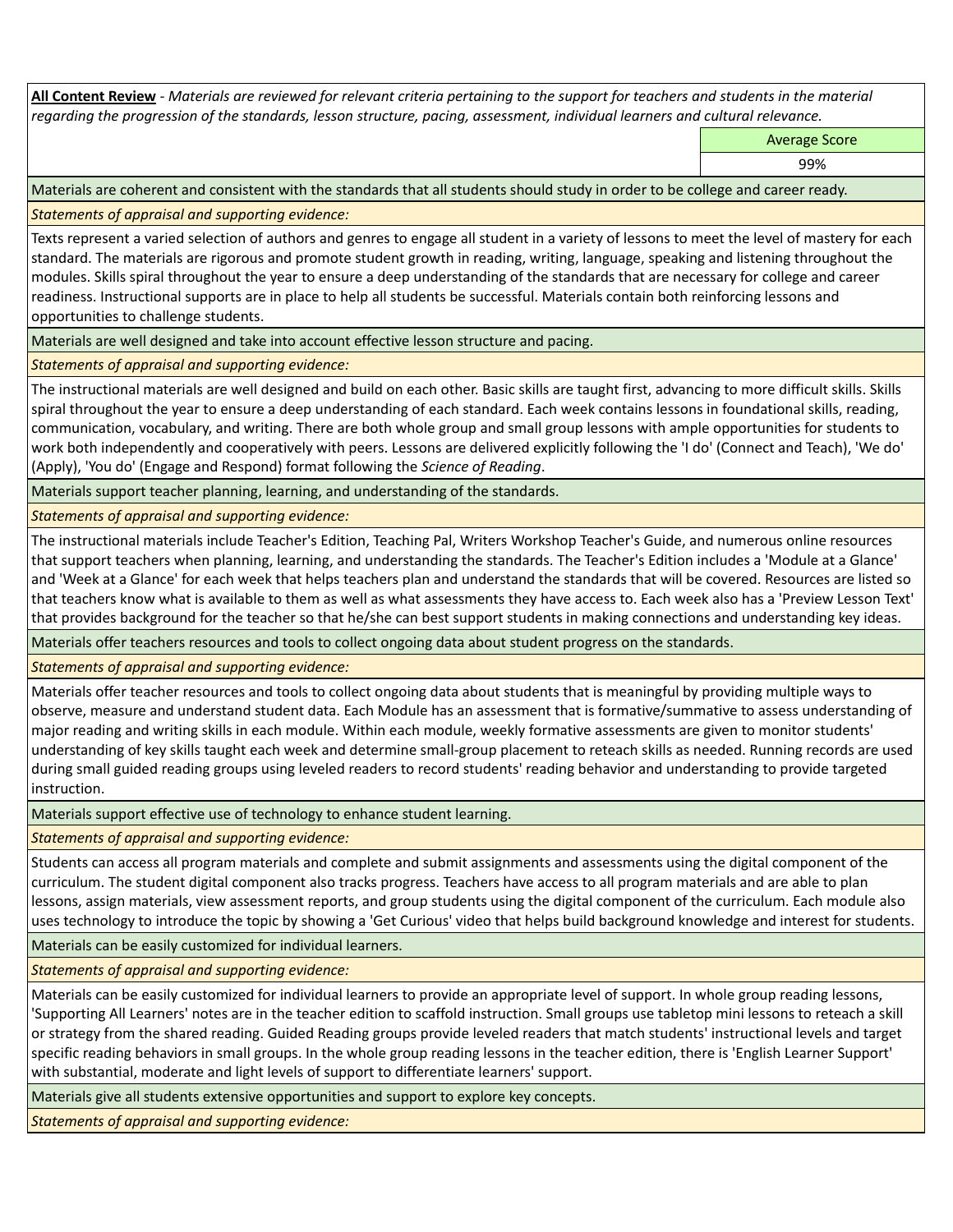Materials give students extensive opportunities and support to explore key concepts by providing pedagogy and supports for all learners, English learners, and options for differentiation through small group instruction and Literacy Centers. Each Module begins with a module launch that activates prior knowledge and builds background. Lessons continue with an introduction of skills, guided practice, and apply format. Lessons on foundational skills, vocabulary, reading, communication, writing, and grammar are found within each module.

Materials take into account cultural perspectives.

*Statements of appraisal and supporting evidence:*

Materials take into account cultural perspectives by providing reading selections that are culturally and linguistically responsive. Text materials also include questions that get students to think and learn about other ethnic groups and their culture, traditions, customs, heritage, values and beliefs. The materials demonstrate multiple perspectives and includes text and illustrations that are representative of a variety of cultures and societies. English Learner Supports are embedded in the materials to address diversity in culture and language. When introducing critical vocabulary, Spanish Cognates are used to help English Learners make connections to words they already know.

Materials include a culturally responsive lens.

*Statements of appraisal and supporting evidence:*

Tiered lessons' and 'English Learner Supports' are instructional tools that are incorporated into the materials to relate content to student diversity in culture and language. Tools that demonstrate multiple perspectives in a specific concept are incorporated in the materials through activities such as writing opinion essays. Through the perspective of each student essay, students share their own belief and opinions and with this type of activity multiple perspectives are heard. Students engage in critical reflections about their own lives and societies through project activities that are embedded throughout the materials. Multiple ethnic perspectives of events and experiences, interpretations or descriptions are evident in the HMH materials and therefore is reflective of a culturally responsive lens.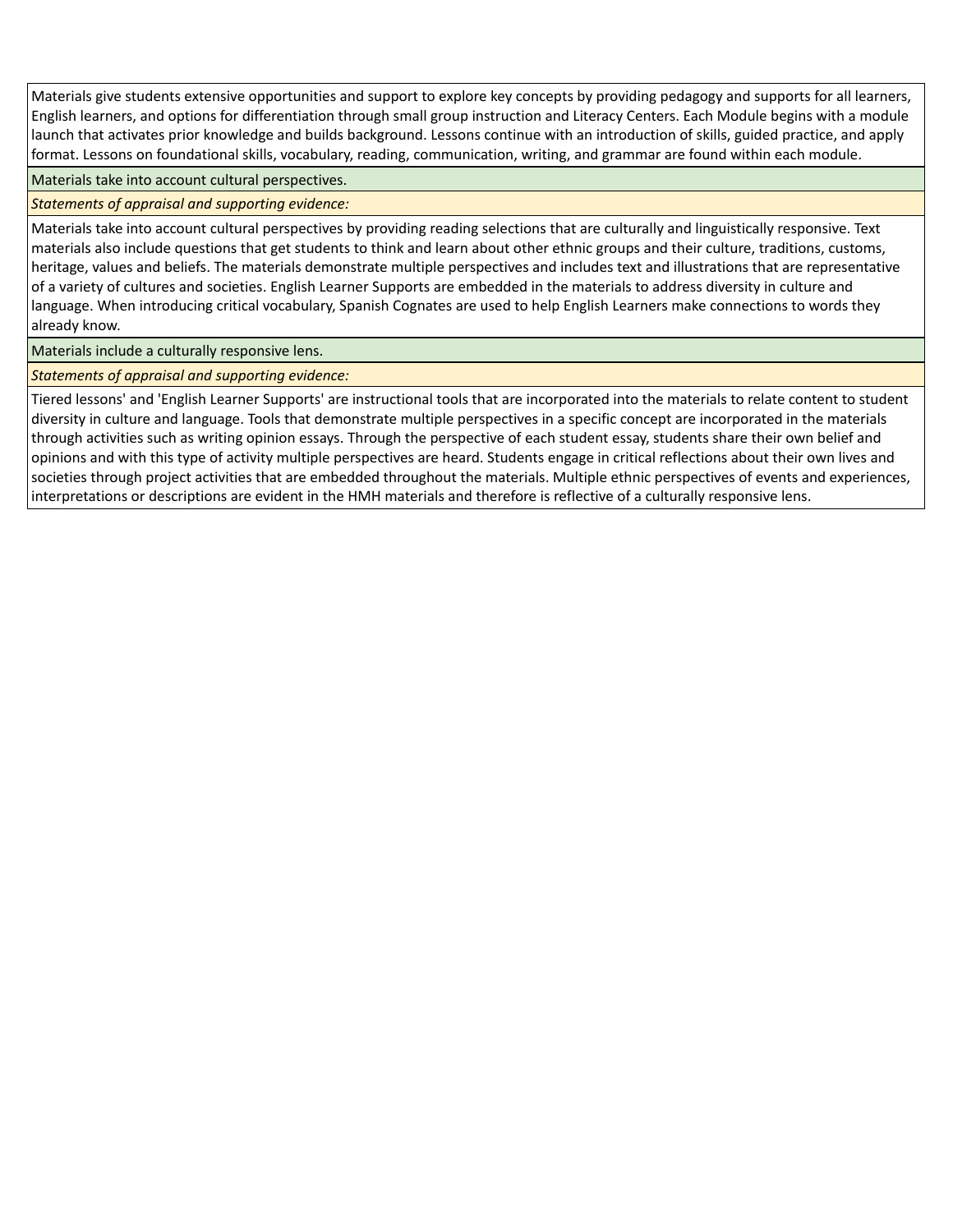**Reviewers' Professional Summation** *- These materials are reviewed by Level II and Level III educators from across New Mexico. The reviewers have brought their knowledge, experience and expertise into the review of these materials. They offer here their individual summary of the material as a whole.*

Reviewer #: 13

*Background and experience:*

I am a Level III Teacher with 21 years of experience at the elementary level. I have taught grade k, 2, 3, 5, and Title I Reading and Language Arts. I have a master's degree in Special Education and bachelor's degree in Elementary Education, with a minor in bilingual education. I currently hold a Level III-A Teaching License and a Level III-Admin PK-12 License. I have endorsements in TESOL, Reading, Bilingual Education and Modern and Classical Languages.

## *Professional summary of material:*

HMH into Reading materials for 4th grade were reviewed and meet grade level standards for all components of Language Arts: reading, writing, language, and speaking and listening. Lessons are systematic and explicitly taught. There are supports for all types of learners including English Language Learners. Materials contain a variety of differentiated instruction for student needs to support all learners. Materials include tiered supports: Access, Challenge, Interventions, and English Learner Supports; Small Group instruction; and Whole Group instruction. Materials include opportunities for students to decode words with patterns and digraphs for long vowels, short vowels, and contractions; to work with compound words; and to recognize and read high-frequency words. Students also read on-level text with purpose and understanding as well as read on-level text orally with accuracy, appropriate rate, and expression, along with the use of context to confirm or self-correct word recognition and understanding. Reading selections address multiple grade-level content standards. A variety of informational text selections include historical and scientific grade-level readings and leveled readers on social and cultural aspects (eg. Selections: Yes! We are Latinos, In the Days of King Adobe, Now You're Cooking, The Year of the Rat, Blind Ambition, The Game of Silence, Rent Party Jazz, My Diary from Here to There, Seeds of Change & Cooper's Lesson). All in all, the five big Reading Ideas and English Language standards are inclusive in the HMH materials.

## Reviewer #: 14

*Background and experience:*

I am a Level III teacher with 19 years of teaching experience at both the elementary and secondary level. I have a master's in elementary education and a second master's in School Administration. I hold a K-8 teaching license with endorsements in Language Arts, Family Consumer Science, Physical Education, and Reading. I also hold a K-12 administrators license. I am currently working as the Teacher Development Consultant for my district as well as an ELA content specialist.

*Professional summary of material:*

The reviewed HMH instructional materials meet the grade level standards for reading, writing, language, and speaking and listening. The materials reviewed follow the science of reading and contain explicitly taught lessons that spiral throughout the year. Students are provided multiple opportunities to work on each standard. The on level texts contain both literature and informational texts that will interest the students and are available in a consumable MyBook. The consumable myBook allows students to write directly in the margins, highlight text evidence, and complete collaborative discussion tasks. The teacher guides are well developed and easy to follow, allowing consistency in instruction. The Teaching Pal that contains the stories from the myBook provide an easy guide for teachers to plan for close reading using the Targeted Close Read and Read for Understanding questions in the margins. This is a huge plus, since questioning is often an area of struggle for some teachers. The Targeted Close Read and Read for Understanding cover questions from varying DOK levels. The instructional supports provide support for all learners to include English language supports and small group instruction as well as targeted intervention.

Reviewer #: 15

*Background and experience:*

I am a Level II teacher with 22 years of teaching experience at the elementary level, kindergarten to 5th grade. I have a master's degree in Interdisciplinary Studies with focus areas in Reading and SPED. I have a bachelor's degree in Elementary Education with endorsements in Language Arts and Science.

*Professional summary of material:*